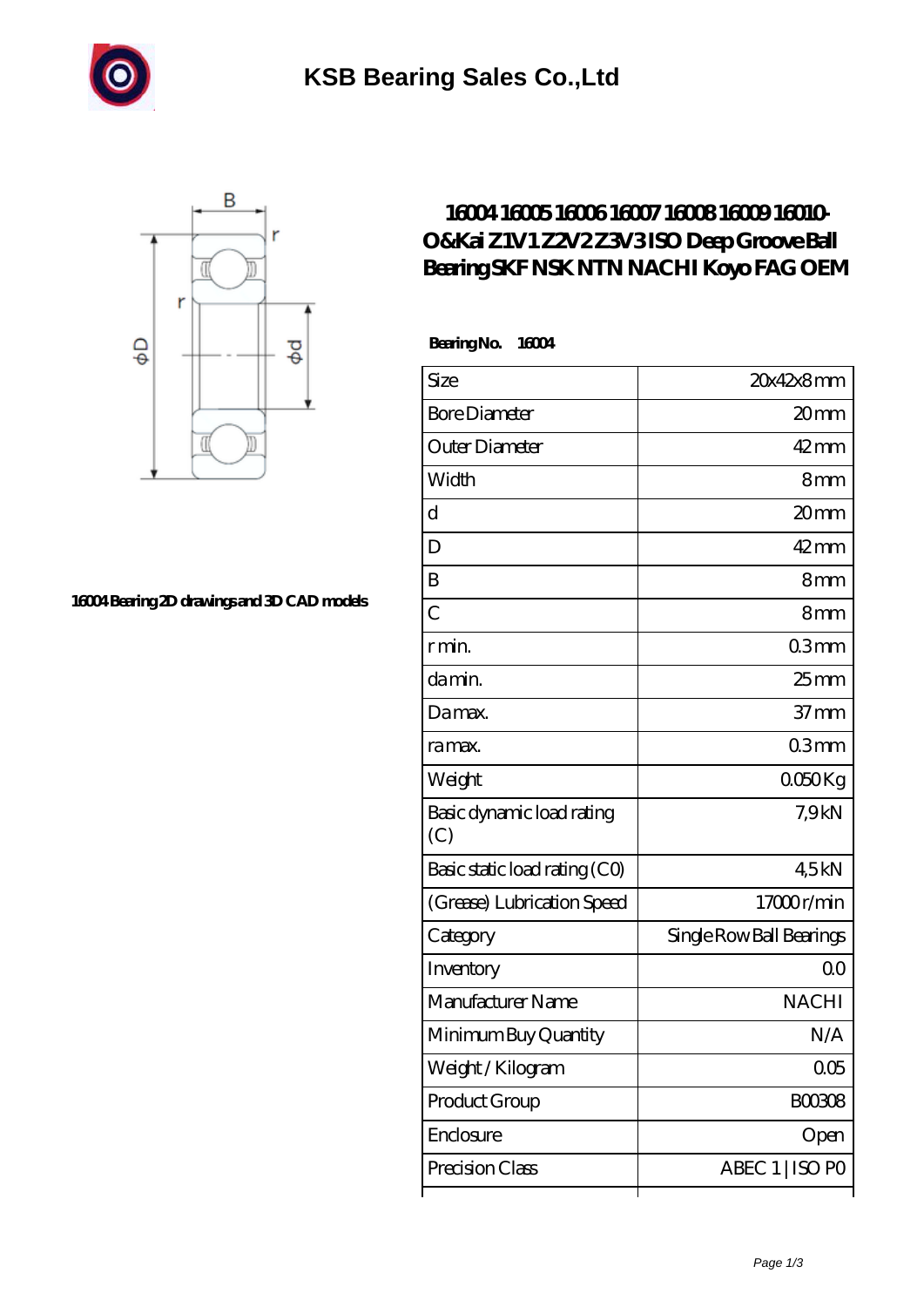

## **[KSB Bearing Sales Co.,Ltd](https://m.androidfamily.net)**

| Maximum Capacity / Filling<br>Slot | No                                                                                                                                                                          |
|------------------------------------|-----------------------------------------------------------------------------------------------------------------------------------------------------------------------------|
| Rolling Element                    | <b>Ball Bearing</b>                                                                                                                                                         |
| Snap Ring                          | No                                                                                                                                                                          |
| <b>Internal Special Features</b>   | No                                                                                                                                                                          |
| Internal Clearance                 | CO-Medium                                                                                                                                                                   |
| Inch - Metric                      | Metric                                                                                                                                                                      |
| Long Description                   | 20MM Bore; 42MM<br>Outside Diameter; 8MM<br>Outer Race Diameter:<br>Open; Ball Bearing; ABEC 1<br>ISO PO, No Filling Slot; No<br>Snap Ring, No Internal<br>Special Features |
| Category                           | Single Row Ball Bearing                                                                                                                                                     |
| <b>UNSPSC</b>                      | 31171504                                                                                                                                                                    |
| Harmonized Tariff Code             | 8482105068                                                                                                                                                                  |
| Noun                               | Bearing                                                                                                                                                                     |
| <b>Keyword String</b>              | Ball                                                                                                                                                                        |
| Manufacturer URL                   | http://www.nachi.com                                                                                                                                                        |
| Manufacturer Item Number           | 16004BNLS                                                                                                                                                                   |
| Weight/LBS                         | Q11                                                                                                                                                                         |
| Outside Diameter                   | 1.654 Inch   42 Millimeter                                                                                                                                                  |
| Outer Race Width                   | 0.315 Inch   8 Millimeter                                                                                                                                                   |
| Bore                               | 0.787 Inch   20 Millimeter                                                                                                                                                  |
| <b>Bore Type</b>                   | Cylindrical Bore                                                                                                                                                            |
| Configuration                      | Single Row                                                                                                                                                                  |
| <b>Bore Size</b>                   | 20mm                                                                                                                                                                        |
| Width                              | 8mm                                                                                                                                                                         |
| Fillet Radius/Chamfer              | 03mm                                                                                                                                                                        |
| Dynamic Load Rating                | 7,900N                                                                                                                                                                      |
| Static Load Rating                 | 4500N                                                                                                                                                                       |
| Limiting Speed - Grease            | $1800$ rpm                                                                                                                                                                  |
| Limiting Speed - Oil               | 21,000rpm                                                                                                                                                                   |
|                                    |                                                                                                                                                                             |